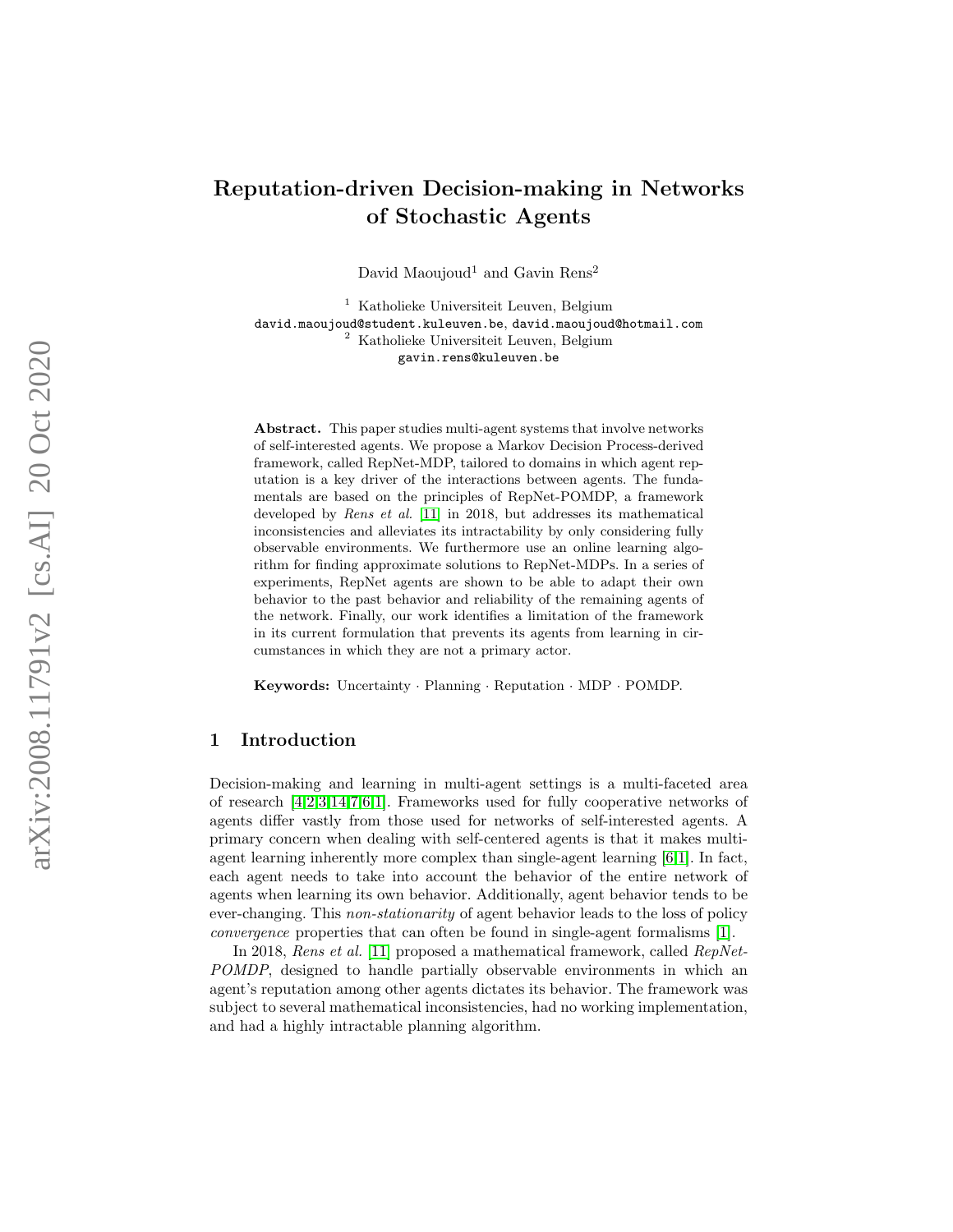Nonetheless, the framework does present some ideas we believe are worth pursuing. Hence, in this paper, we provide an updated version of the framework, called RepNet-MDP. We address the mathematical inconsistencies of the original framework and alleviate its intractability by only considering fully observable environments. We furthermore make use of an online learning algorithm for finding approximate solutions to RepNet-MDPs. The viability of the framework is tested in a series of experiments designed to highlight its strengths and shortcomings.

Section [2](#page-1-0) summarizes the relevant background required. Section [3](#page-2-0) gives an overview of the work related to our framework. Section [4](#page-3-0) provides an intuitive introduction to RepNet-MDPs. Section [5](#page-4-0) covers the formal definition of the framework. Section [6](#page-10-0) covers planning for RepNet-MDPs. The experimental setup and results are given in Section [7.](#page-12-0)

# <span id="page-1-0"></span>2 Background - Markov Decision Processes

A Markov Decision Process (MDP) describes a process for modeling decisionmaking in stochastic environments [\[13\]](#page-18-8). An agent is assumed to move about in an environment, described by a set of states  $S$ , by applying actions in  $A$ to the environment. The transition rules of the environment are dictated by the transition model  $\mathcal{T}: \mathcal{S} \times \mathcal{A} \times \mathcal{S} \to [0,1]$ , that is,  $\mathcal{T}(s, a, s')$  returns the probability of the agent transitioning to state  $s'$  upon performing action  $a$  in state  $s$ . Each action applied to the environment results in a reward for the agent, dictated by the reward function  $\mathcal{R}: \mathcal{S} \times \mathcal{A} \to \mathbb{R}$ , that is,  $\mathcal{R}(s, a)$  returns the reward received by the agent when performing action a in state s.

The objective of an MDP agent is to maximize its long-term cumulative reward, called *utility*. The utility  $U$  of a *finite* state-action sequence, sometimes called *episode*,  $E = \langle s_0, a_0, s_1, a_1, ..., s_T, a_T \rangle$  is defined as [\[10\]](#page-18-9):

$$
U(E) = \sum_{t=0}^{T} \gamma^t \mathcal{R}(s_t, a_t),
$$

where  $\gamma \in [0, 1]$  is called the *discount factor*. An agent advances in the environment by following a policy  $\pi : \mathcal{S} \times \mathbb{N} \to \mathcal{A}$  that maps each environment state and remaining time-steps to the action the agent should take.

The expected utility, or value, of being in any state  $s_t$  at time-step t, while following policy  $\pi$ , with d time-steps remaining, is defined as:

$$
V^{\pi}(s_t, d) = \mathbb{E}[U(E_t) | s_t, \pi] = \mathbb{E}\big[\sum_{k=t}^{t+d} \gamma^{k-t} \mathcal{R}(s_k, a_k) | s_t, \pi\big],
$$

where  $E_t$  is the sub-sequence of E starting at time-step t. An optimal policy  $\pi^*$ is a policy such that

$$
\forall s \in \mathcal{S}, \forall d \in \mathbb{N}, \forall \pi : V^*(s, d) \geq V^{\pi}(s, d),
$$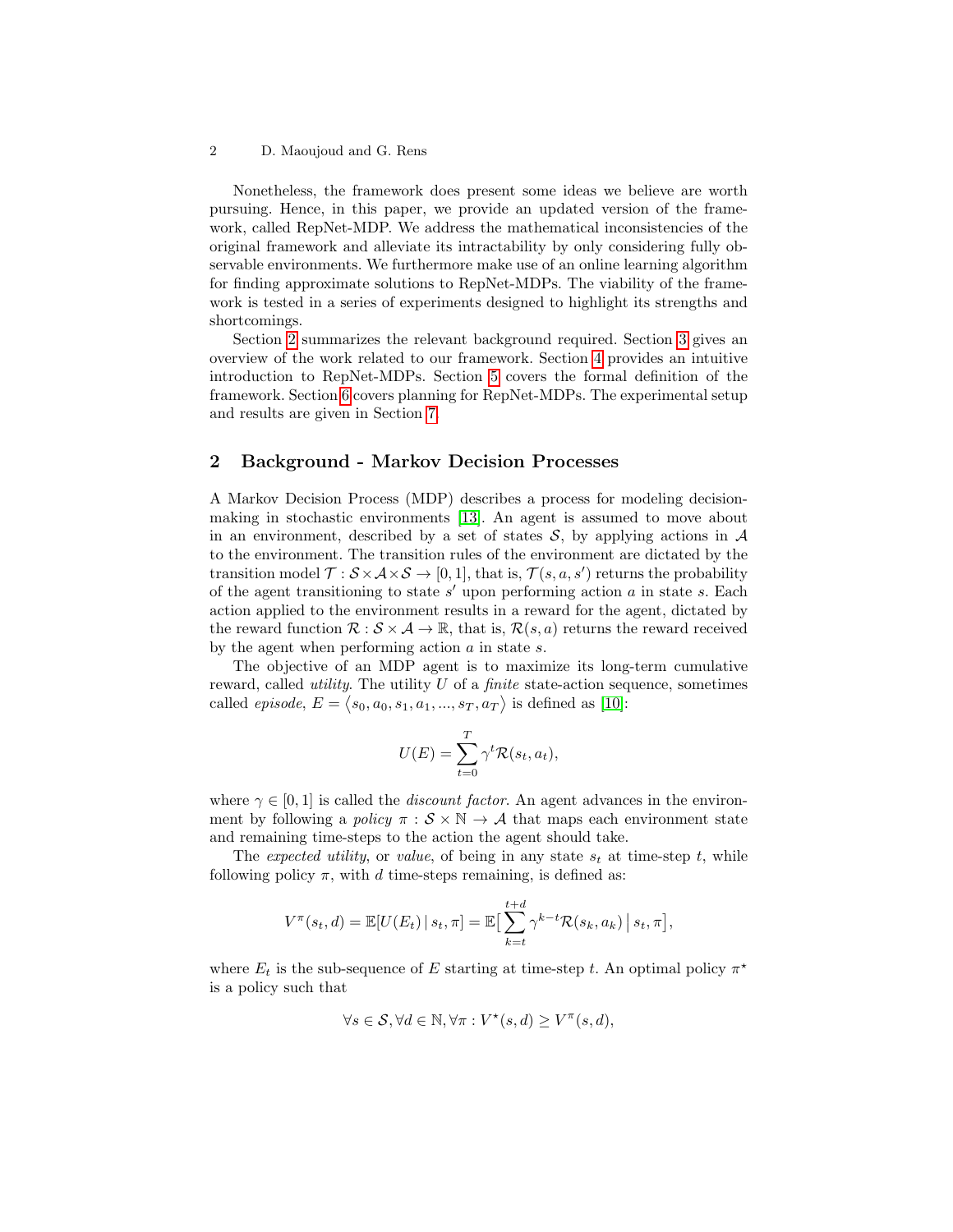where  $V^* : \mathcal{S} \times \mathbb{N} \to \mathbb{R}$  is the value function associated with optimal policy  $\pi^*$ . This policy satisfies the *optimality equations*, also known as the *Bellman* equations ( $\forall s \in S$ ):

$$
\begin{cases} V^{\star}(s,d) := \max_{a \in \mathcal{A}} \left\{ \mathcal{R}(s,a) + \gamma \sum_{s' \in \mathcal{S}} \mathcal{T}(s,a,s') V^{\star}(s',d-1) \right\} & d > 1 \\ V^{\star}(s,1) := \max_{a \in \mathcal{A}} \left\{ \mathcal{R}(s,a) \right\} \end{cases}
$$

Partially Observable Markov Decision Processes are a common extension of classic MDPs that deal with the problem of partial observability of the environment [\[13\]](#page-18-8). To address the agent's inability to observe the exact state of the environment, the observation function  $\mathcal{O}: \mathcal{A} \times \mathcal{S} \times \Omega \to [0,1]$ , where  $\Omega$  is the set of observations, is introduced.  $\mathcal{O}(a, s', o)$  returns the probability of the agent making observation  $o$  after performing action  $a$  and the environment transitioning to state  $s'$ .

Instead of working with the actual states of the environment, the POMDP agents make use of the notion of belief state  $b \in \Delta(\mathcal{S})$ <sup>[3](#page-2-1)</sup>, which is a probability distribution over the possible states of the environment. As such,  $b(s)$  returns the probability of being in state s. Furthermore,

$$
\sum_{s \in \mathcal{S}} b(s) = 1.
$$

Suppose the agent makes observation  $o$  after taking action  $a$  in current belief state b. The updated belief state  $b'$  is computed using the state estimation function  $SE$  defined as follows:

$$
b' := SE(b, a, o) := \left\{ (s', p) \mid s' \in S \land p = \frac{\mathcal{O}(a, s', o) \sum_{s} \mathcal{T}(s, a, s')b(s)}{P(o|b, a)} \right\},\
$$

where  $P(o|b, a) = \sum_{s' \in \mathcal{S}} \mathcal{O}(a, s', o) \sum_{s \in \mathcal{S}} \mathcal{T}(s, a, s') b(s)$  is a normalizing constant. The optimal value function  $V^*$ :  $\Delta(S) \times \mathbb{N} \to \mathbb{R}$  satisfies the following *optimality equations* ( $\forall b \in \Delta(S)$ ):

$$
\begin{cases} V^*(b,d) := \max_{a \in \mathcal{A}} \left\{ \sum_{s \in \mathcal{S}} \mathcal{R}(s,a)b(s) + \gamma \sum_{o \in \Omega} P(o|b,a) V^*(SE(b,a,o), d-1) \right\} \\ V^*(b,1) := \max_{a \in \mathcal{A}} \left\{ \sum_{s \in \mathcal{S}} \mathcal{R}(s,a)b(s) \right\} \end{cases}
$$

We refer to [\[13\]](#page-18-8) for an extensive overview of POMDPs.

# <span id="page-2-0"></span>3 Related MDP-based frameworks

Early multi-agent frameworks, such as Multi-agent Markov Decision Processes (MMDPs) [\[4\]](#page-18-1) and Decentralized Partially Observable MDPs (Dec-POMDPs)

<span id="page-2-1"></span><sup>&</sup>lt;sup>3</sup>  $\Delta(\mathcal{E})$  is the set of probability distributions over the elements of set  $\mathcal{E}$ .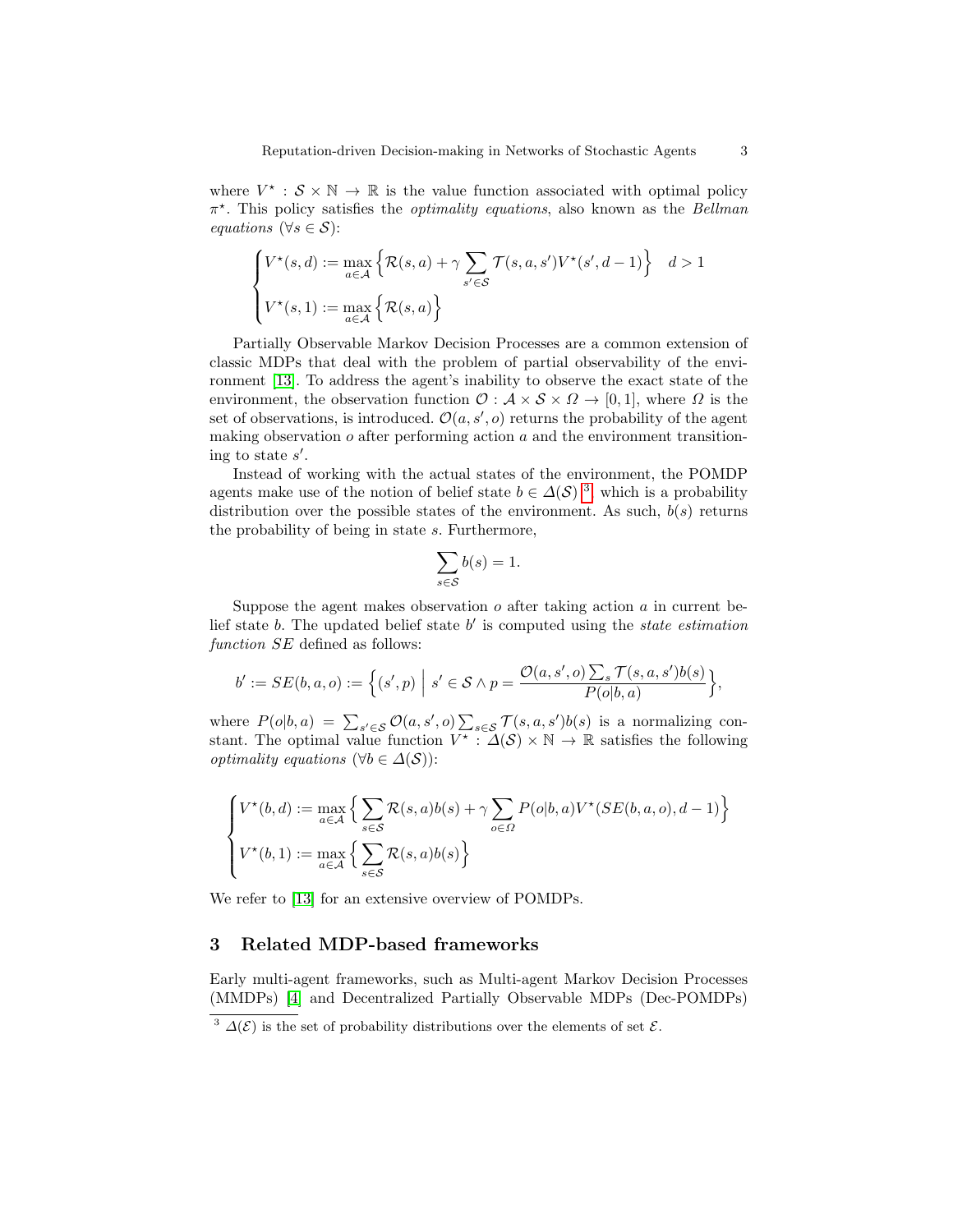[\[2,](#page-18-2)[3\]](#page-18-3), operate under the assumption that the agents are selfless and have a common goal. Consequently, planning can be centralized, that is, each agent's policy can be computed by central unit, before being distributed amid the agents for execution [\[14\]](#page-18-4). Dec-POMDPs furthermore differ from MMDPs in that states are no longer fully observable, meaning that each agent is in possession of its own set of local observations.

In 2005, Gmytrasiewicz et al. formalized an extension of POMDPs to multiagent settings, called Interactive-POMDP (I-POMDP) [\[7\]](#page-18-5). I-POMDPs are designed for reasoning in networks of selfish agents. I-POMDP agents update their beliefs not only over physical states of the environment but also over models of the other agents in the network. The difficulty of solving I-POMDPs lies in the recursive nature of the models. Consider agent g's belief update in a network inhabited by another agent, say  $h$ . A model of agent  $h$  may consist of the belief function of said agent h over physical states and models of all other agents. These models may, in turn, consist of belief functions of their own. This nesting of beliefs could theoretically be infinite, but is overcome by bounding the nesting depth by a finite number  $n$ , and solving the problem as a set of POMDPs.

The RepNet-MDP framework [\[11\]](#page-18-0) simplifies the notion of model by focusing in on key concepts such as behavioral habits and reputation of other agents. While this reduces the insights RepNet agents can have into other agents' behavior, it makes the framework arguably more intuitive. The key, novel notion in the RepNet framework is that of subjective transitions, which have a dependence on the reputation of the agent performing the action.

# <span id="page-3-0"></span>4 Developing an intuition for RepNet-MDPs

To develop an intuition for the RepNet-MDP framework, parallels between the concepts found in classic POMDPs and RepNet-MDPs can be drawn. In a POMDP, a single agent, placed in a partially observable environment, applies an action  $a^*$  it deems optimal as per its current policy  $\pi^*$ , and is sent back an observation o. The state estimation function SE can be thought of as a way of extracting information from said observation  $o$ , and storing it in a belief state b 0 . More specifically, o contains information about the actual state of the environment. The POMDP loop is depicted in Fig. [1a.](#page-4-1)

Let us now consider a fully observable environment made up of 3 selfish agents, of which the behavior of the first is dictated by the RepNet-MDP framework. The willingness of the RepNet agent to engage with agents 2 or 3 is to be conditioned by their reputation and behavioral habits. The first agent once again applies action  $a^*$ , as per its policy  $\pi^*$ . The environment returns its new state s'. In an effort to make well-informed decisions, the RepNet agent should extract the other agents' behavior from  $s'$ .

Two functions, analogous to the state estimation function SE in POMDPs, are used to this end: The action distribution estimation function ADE extracts information regarding other agents' behavioral habits. The image estimation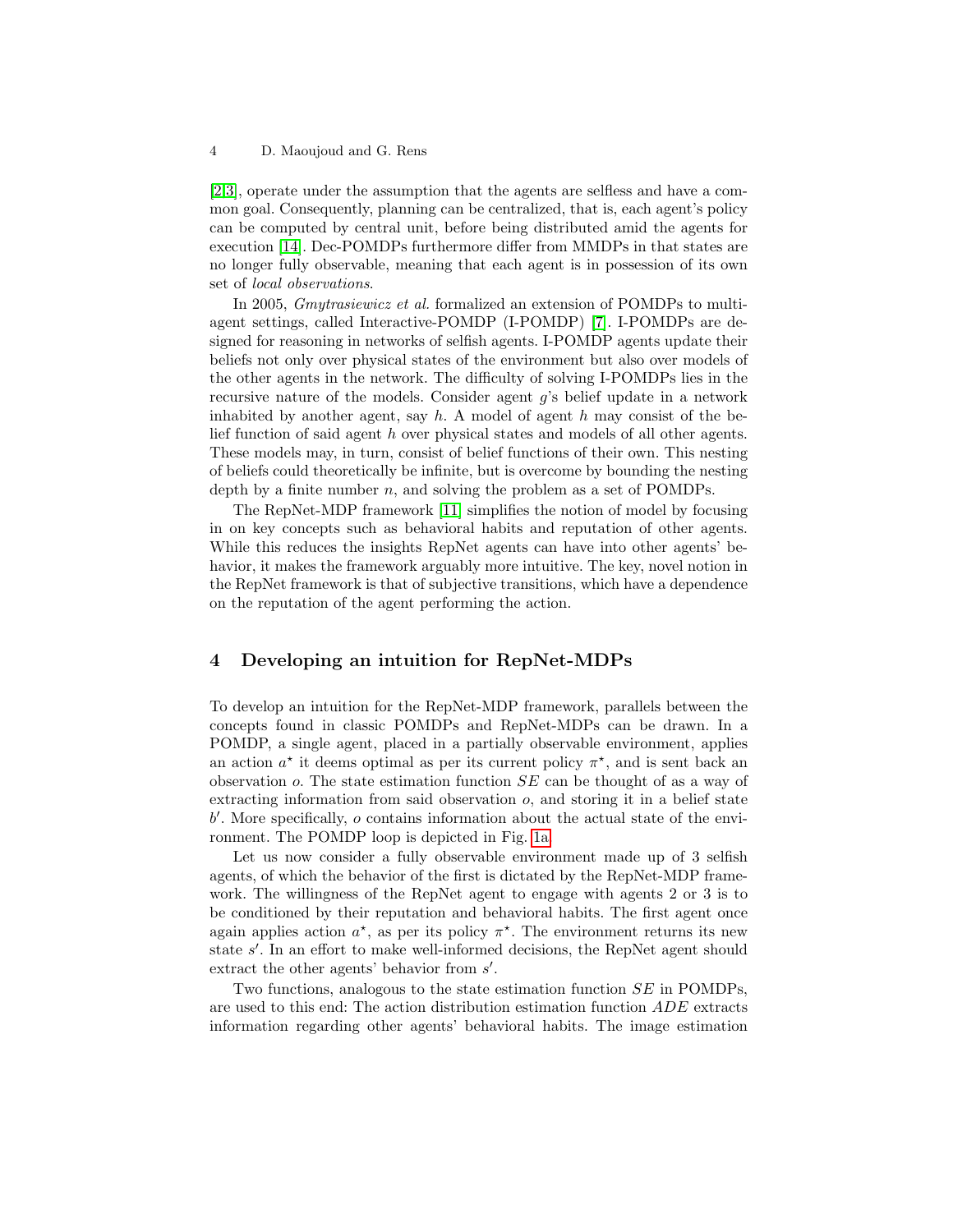<span id="page-4-1"></span>

<span id="page-4-2"></span>Fig. 1: POMDP and RepNet-MDP loops.

function  $IE$  informs the RepNet agent on the image all the agents have of each other. The RepNet-MDP loop is shown in Fig. [1b.](#page-4-2)

Closely tied to the concept of image is the notion of reputation. Specifically, the reputation of any agent in the framework can be seen as a summary of the information encapsulated by the image. Unlike POMDPs, RepNet-MDPs feature two types of actions, and by extention two types of transition models:

- $-$  *Objective* actions, which, when performed, have a real effect on the environment. These actions can be seen as equivalent to actions as they exist in MDPs. The associated transition model is called the objective transition model OT and describes the rules of the environment as they apply to the RepNet agent.
- $-Subjective$  actions, which, unlike objective actions, are never actually applied to the environment. Instead, they are associated with another transition model called the subjective transition model ST: This transition model describes a RepNet agent's subjective perception of the rules of the environment. This perception is a function of said agent's reputation, and can be used by the agent to aid in its decision-making.

### <span id="page-4-0"></span>5 Formal definition of RepNet-MDPs

In this section, we will formalize the RepNet-MDP framework introduced in Section [4.](#page-3-0) A RepNet-MDP  $\mathcal M$  is defined as a pair of tuples

$$
\mathcal{M}:=\big\langle \varSigma,\varGamma\big\rangle,
$$

where  $\Sigma$  is called the System tuple and incorporates aspects of the network that apply to all agents, and  $\Gamma$  is called the Agents tuple and contains each agent's subjective understanding of the environment it operates in.

Specifically, a System in a RepNet-MDP  $\Sigma$  is formally defined as a tuple

$$
\Sigma := \langle \mathcal{G}, \mathcal{S}, \mathcal{A}, \mathcal{I}, \mathcal{U}, OT \rangle,
$$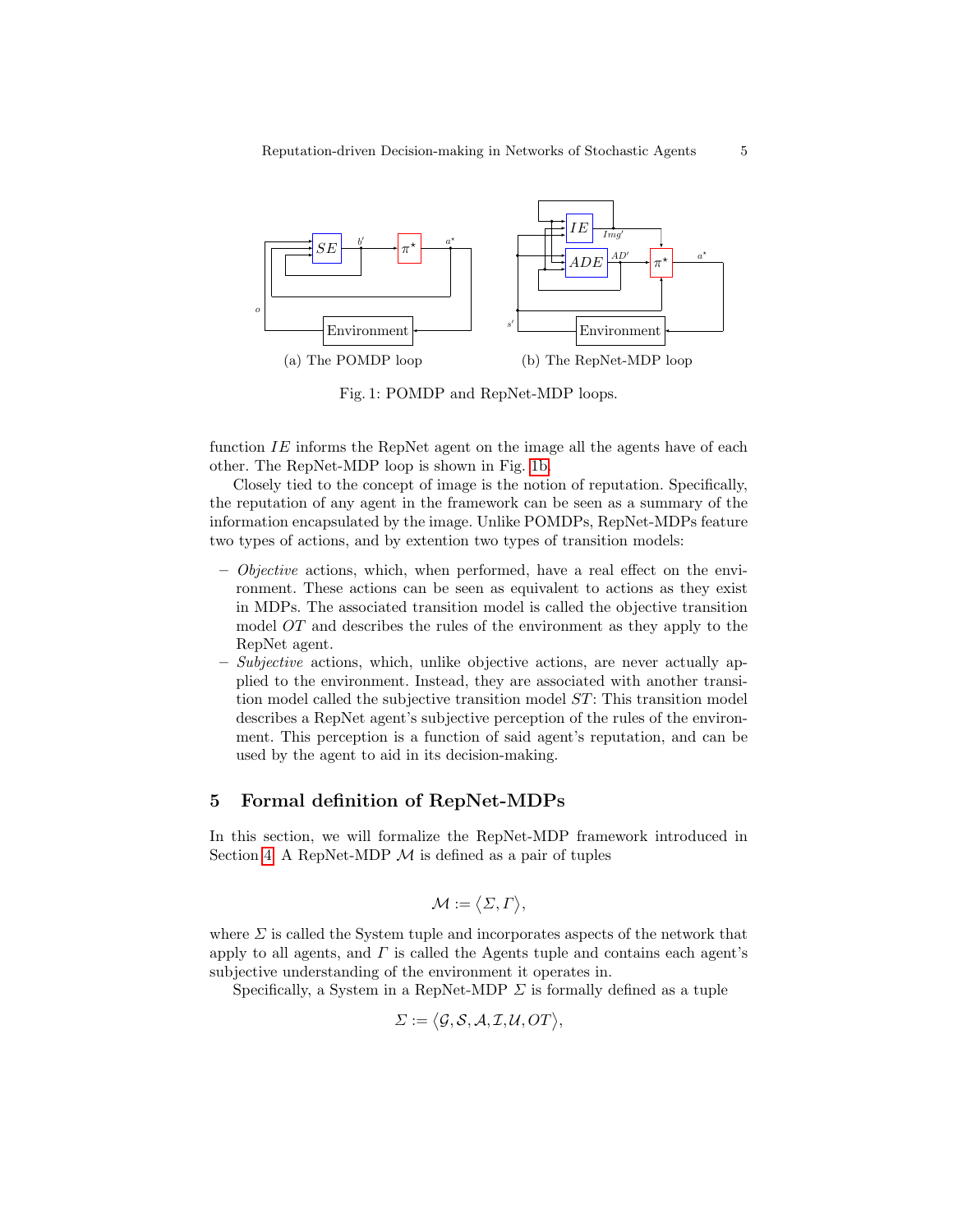where:

- $-$  G is the set of agents that can interact with the environment.
- $-$  S is the set of possible states of the environment.
- $-$  A is the set of possible actions, both *objective* and *subjective*. Formally,

$$
\mathcal{A} := \mathcal{A}^o \cup \mathcal{A}^s \qquad \mathcal{A}^o \cap \mathcal{A}^s := \varnothing.
$$

The concept of subjective actions will be discussed in Section [5.2.](#page-7-0)

- $-I : \mathcal{G} \times \mathcal{G} \times \mathcal{S} \times \mathcal{A} \rightarrow [-1, 1]$  is called the *impact function.*  $\mathcal{I}(g, h, s, a)$  returns the impact on agent q that is due to agent h performing action  $a$  in state  $s$ . This function can be thought of as analogous to a Markov Decision Process's immediate reward function R.
- $U : [-1, 1] \times [-1, 1] \rightarrow [-1, 1]$  is called the *image update function*. Given a current value  $v$ , of the image an agent has of another agent, to be updated, and a new expected total impact  $i$ , of which the definition will be given shortly,  $\mathcal{U}(v, i)$  returns an updated value of the image v'. Many instantiations of this function are possible, two of which are presented in [\[11\]](#page-18-0). We will use the following instantiation:

$$
\mathcal{U}(v,i) := \begin{cases} v + (1-v)i & \text{if } i \ge 0 \\ v + (1+v)i & \text{if } i < 0 \end{cases}
$$

– OT :  $\mathcal{G} \times \mathcal{S} \times \mathcal{A}^{\circ} \times \mathcal{S} \rightarrow [0, 1]$  is called the *objective transition model*.  $OT(h, s, a, s')$  returns the probability of the environment transitioning from state s to state s' when objective action  $a$  is taken by agent  $h$ .

In addition to the global information stored in  $\Sigma$ , each RepNet agent's subjective knowledge is stored in the Agents tuple  $\Gamma$ , formally defined as <sup>[4](#page-5-0)</sup>

$$
\Gamma := \langle \{ST_g\}, \{AD_g\}, \{Img_g\} \rangle,
$$

where:

- $-ST_g$ :  $\mathcal{G} \times \mathcal{S} \times \mathcal{A}^s \times \mathcal{S} \times [-1,1] \rightarrow [0,1]$  is called the *subjective transition* model of agent g.  $ST_g(h, s, a, r_h, s')$  returns the probability, as perceived by agent g, of the environment transitioning from state s to state s' if agent h were to perform subjective action  $a$ , and has a reputation  $r<sub>h</sub>$  according to agent g.
- $-AD_q: \mathcal{G} \times \mathcal{S} \to \Delta(\mathcal{A})$  is called the *action distribution* according to agent g.  $AD_a(h, s)$  returns a probability distribution over actions in A for agent h in state s, according to agent g.
- $Im g_g : \mathcal{G} \times \mathcal{G} \rightarrow [-1, 1]$  is called the *image function* according to agent g.  $Im g_q(h, i)$  returns the image agent i has of agent h according to agent g. Said differently, it returns what  $g$  thinks  $i$  thinks of  $h$ .

<span id="page-5-0"></span><sup>&</sup>lt;sup>4</sup>  $\{X_g\}$  is used as the shorthand notation for  $\{X_g \mid g \in \mathcal{G}\}\$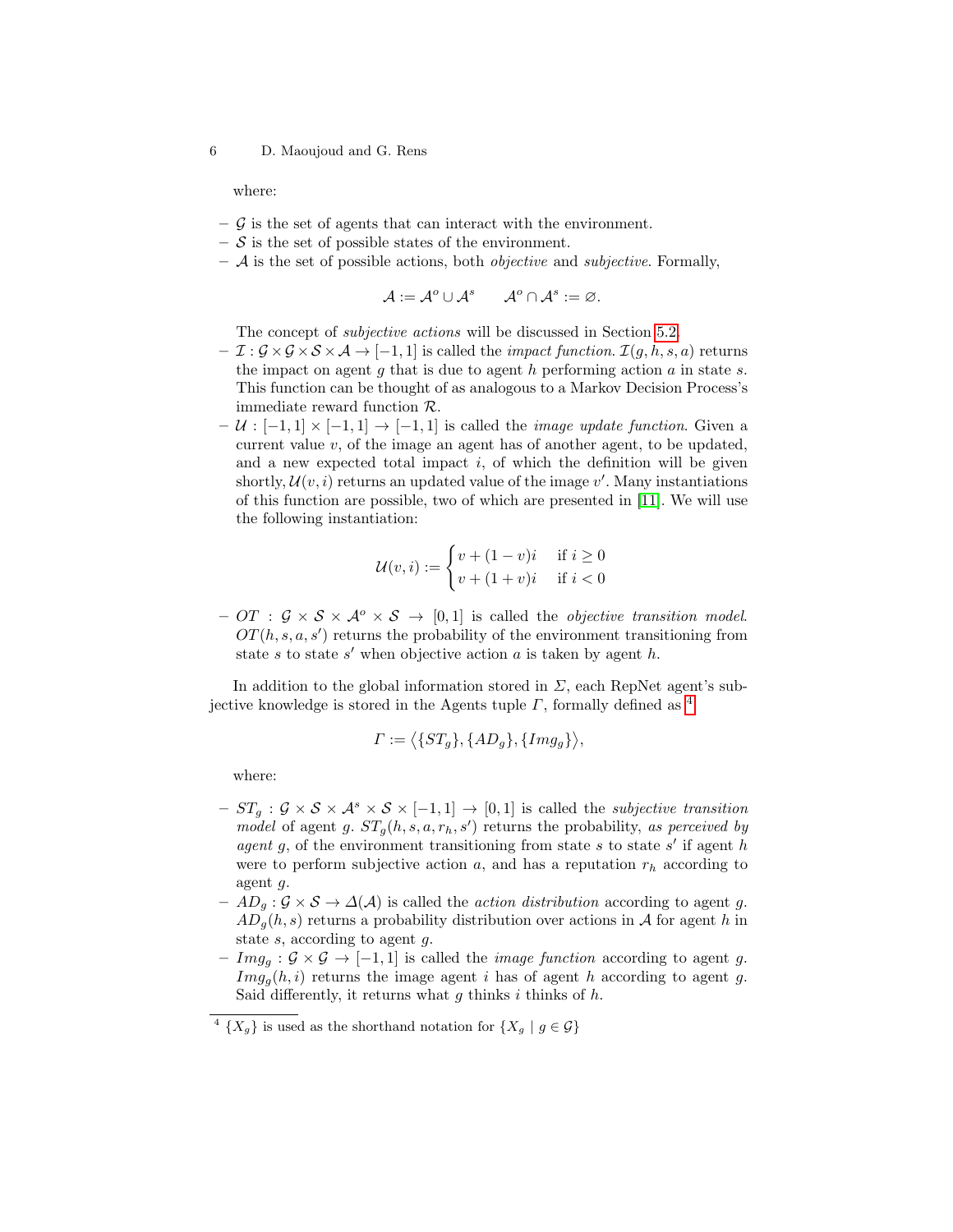As introduced in Section [4,](#page-3-0) every agent bases its decision-making on the image it believes all agents to have of each other, as well as each agent's behavioral habits. Let g be an agent, whose image at time t is  $Im g_q$ , and action distribution is  $AD_g$ . At time  $t + 1$ , these constructs are updated via the image estimation function  $IE$  and action distribution estimation function  $ADE$  respectively, to produce  $Img'_{g}$  and  $AD'_{g}$ .

#### 5.1 Image and Reputation

This subsection builds towards the formal definition of the image estimation function IE. To this end, we introduce the notion of expected total impact. Consider two agents  $h$  and  $i$ . In any given state, agent  $h$  can perform one of several actions which may or may not have an impact on agent  $i$ . Likewise, agent  $i$  can be expected to have an impact on agent  $h$  when performing an action. The *expected* total impact should be thought of as a way of assigning a numerical value to the bidirectional impact these two agents can be expected to have on each other. Additionally, one direction of the impact may be perceived as more important than the other and thus be weighed differently. According to an observing agent, say  $g$ , the total impact  $h$  is expected to have on, as well as perceive from,  $i$  when the environment is in state s, is defined as

$$
ETI_g(h, i, s, AD_g) := \sum_{a \in \mathcal{A}} \left[ \delta AD_g(i, s)(a) \mathcal{I}(h, i, s, a) + (1 - \delta) AD_g(h, s)(a) \mathcal{I}(i, h, s, a) \right],
$$

where  $\delta \in [0,1]$  weighs the importance of impact due to agent h and impact perceived by h.

Agent  $g$ 's image of other agents, as well as the image it believes all agents to have of each other changes as it observes the agents' behavior. Let  $Im g_q$ be the current image function of agent  $g$ . Concretely, we wish to *update* the image any agent  $i$  has of any other agent  $h$ , according to the observing agent  $g = \text{Im} g_q(h, i)$  on the basis of the impact h is expected to have on i (=  $ETI_g(h, i, s, AD_g)$ . The updated image function  $Img'_g$  is computed as follows:

$$
Img'_g := IE(g, Img_g, \alpha, s, AD_g)
$$
  

$$
:= \left\{ (h, i, t) \middle| h, i \in \mathcal{G} \land t = \mathcal{U}(Img_g(h, i), ETI_g(h, i, s, AD_g)) \right\}
$$

where s is the current state of the environment,  $IE$  is called the *image estimation* function, and  $U$  is the *image update function*.

Finally, the notion of reputation as it is understood in this framework can be thought of as a way of summarizing the information encapsulated by the image.

Say agent  $g$  wishes to estimate the reputation of agent  $h$  in a network made up of several other agents. It can, to this end, use the image each agent  $i$  has of agent  $h (= Im g<sub>q</sub>(h, i))$  as a guiding principle. A first idea might be to take agent h's reputation to be equal to its average image in the network. If, however, some

,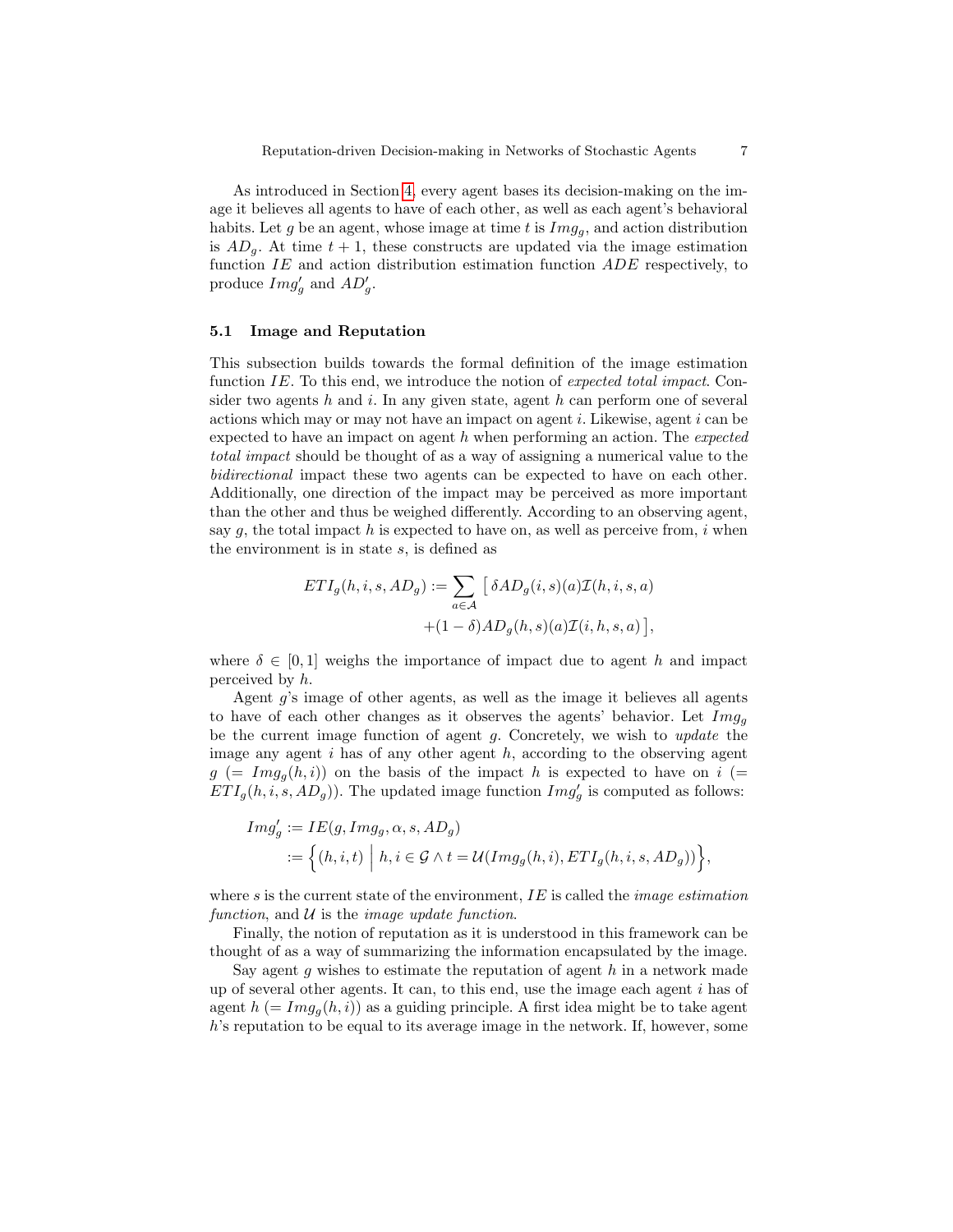agent i has a poor image of agent h  $(Im g_q(h, i) < 0)$ , but agent g has a poor image of agent i  $(Im g_q(i, g) < 0)$ , it may be unreasonable for agent g to assume that agent  $i$ 's opinion of agent h is indicative of agent h's reputation being poor. These concerns are addressed by weighing the image each agent  $i$  has of  $h$  by the image  $q$  has of i. As such, if both images are negative, the resulting reputation of h will not be affected negatively  $(Im g_a(h, i) \times Im g_a(i, g) > 0)$ .

Formally, the reputation of an agent  $h$ , according to agent  $g$ , is defined as

$$
REP_g(h, Img_g) := \frac{1}{|\mathcal{G}'|} \sum_{i \in \mathcal{G}'} Img_g(h, i) \times Img_g(i, g),
$$

where  $Img_g(i, i) = 1 \ \forall i \in \mathcal{G}$ , and  $\mathcal{G}' = \mathcal{G}$  if  $h \neq g$  and  $\mathcal{G}' = \mathcal{G} \setminus \{g\}$  if  $h = g$ . Recall that in the RepNet framework, reputation influences subjective transition probabilities, which, in turn, influence a RepNet agent's planning.

#### <span id="page-7-0"></span>5.2 Subjective actions and the subjective transition model

In this section, we describe the use of subjective actions and subjective transition models in the RepNet framework. As introduced in Section [4,](#page-3-0) we make a distinction between the purpose of an objective transition model, which describes the actual rules of the environment as they apply to the RepNet agent, and that of a subjective transition model, which describes that agent's *subjective* perception of the rules of the environment, this perception being influenced by the reputation of the RepNet agent. To illustrate this further, we will make use of a simple trading example between two agents  $A$  and  $B$ . Agent  $A$  wishes to trade with agent B, who can either accept or refuse the trade offer. The environment is made up of the set of states

$$
\mathcal{S} = \{s_0, s_1, s_a, s_r\}.
$$

 $s_0$  is the initial state, prior to any trade,  $s_1$  is the state in which agent B is made aware of agent A's trade offer,  $s_a$  is the accept state, and  $s_r$  is the refuse state. The set of objective actions at the disposal of both agents is given by

$$
\mathcal{A}^o = \{\texttt{trade\_with\_A}, \texttt{trade\_with\_B}, \texttt{accept}, \texttt{refuse}, \texttt{wait}\}.
$$

The transition model of the environment assumed to be deterministic, is given in Fig. [2.](#page-8-0) In the eyes of agent A, agent B's response to a trade offer, characterized by transitions  $s_1 \rightarrow s_a$  and  $s_1 \rightarrow s_r$ , depends on A's reputation. The action taken by agent A during these transitions is wait. To make use of the notion of subjective actions, the set of *subjective* actions  $\mathcal{A}^s$  will contain the counterpart<sup>[5](#page-7-1)</sup> of wait in its subjective form, that is,

$$
\mathcal{A}^s = \{\mathtt{wait}\_\mathtt{S}\}.
$$

<span id="page-7-1"></span><sup>&</sup>lt;sup>5</sup> We define *counterpart* as a partial mapping  $C : A^{\circ} \to A^s$ . If  $C(a)$  is not defined, then a has no counterpart in  $\mathcal{A}^s$ .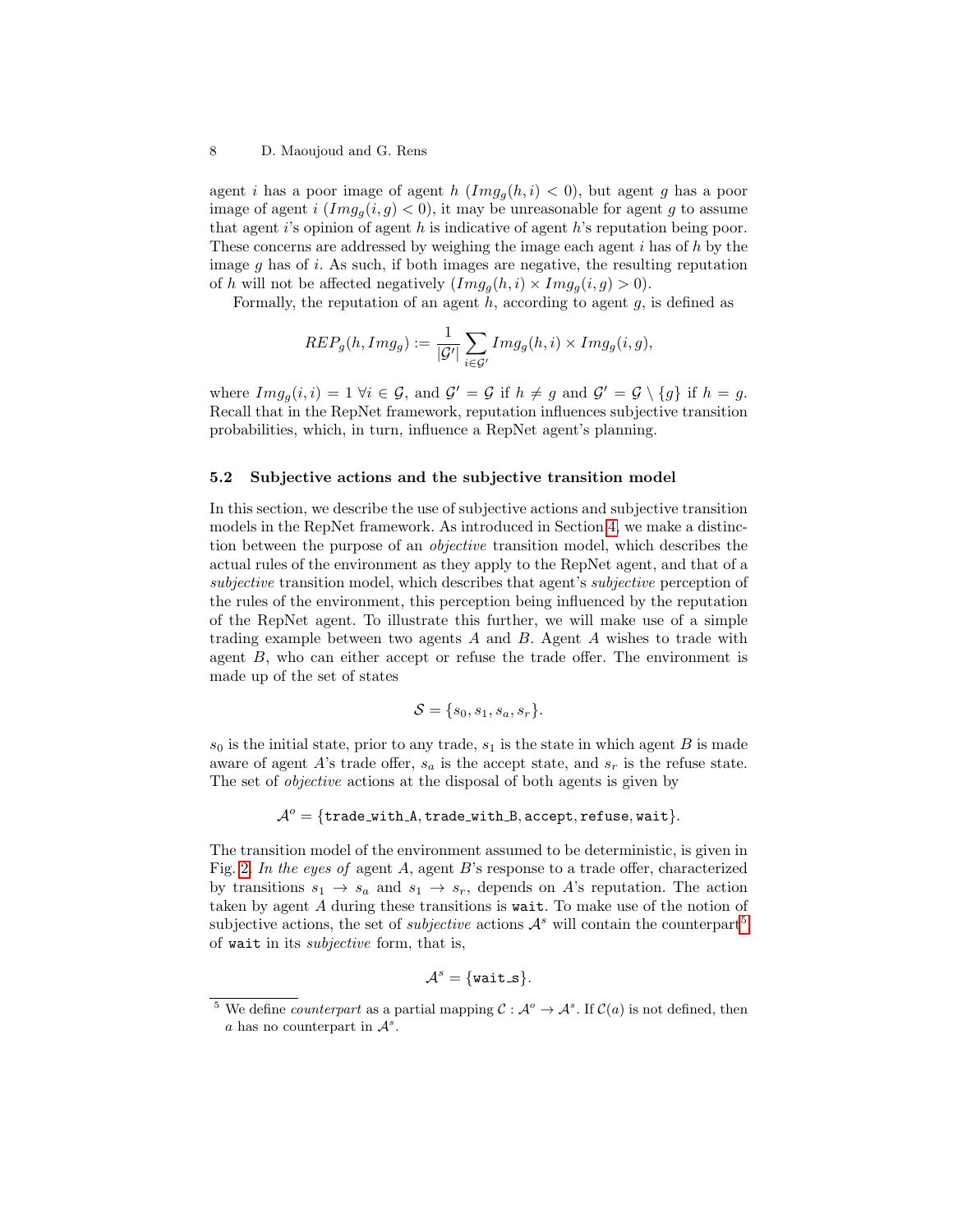<span id="page-8-0"></span>

Fig. 2: Transition model of the environment (trading example). Each transition has two *objective* actions, the first action represents agent A's *objective* action, the second action represents agent B's objective action.

The way agent A makes use of actions in  $\mathcal{A}^o$  and  $\mathcal{A}^s$  can now be detailed. When *planning* to maximize its expected impact, agent A will make use of the objective transition model whenever the action currently investigated has no subjective counterpart in  $\mathcal{A}^s$ . For instance, the transition probability when investigating action trade with B is given by

$$
OT(A, s_0, \mathtt{trade\_with\_B}, s_1).
$$

When an action in  $\mathcal{A}^o$  has a counterpart in  $\mathcal{A}^s$ , agent A will make use of the subjective transition model. For instance, the transition probability when investigating action  $wait/wait_s$  is given by

$$
ST_A(A,s_1,\mathtt{wait\_s},s_a,r_A).
$$

As such, the reputation of agent A is accounted for when agent A plans to maximize its expected impact.

#### 5.3 Action distribution

The next step in the formalization of RepNet-MDPs consists in redefining the updating scheme of the action distribution  $AD<sub>g</sub>$  of each agent g. Say an environment hosting two agents  $g$  and  $h$  is currently in state  $s$ . Agent  $g$  has an  $a$ priori notion of the probability of agent  $h$  picking an action  $a$  in state  $s$ ,

$$
P_g(a|h, s, r_h).
$$

Following agent  $h$  performing action  $a$  in this state, the environment transitions from state s to state s'. The a posteriori probability of agent h performing that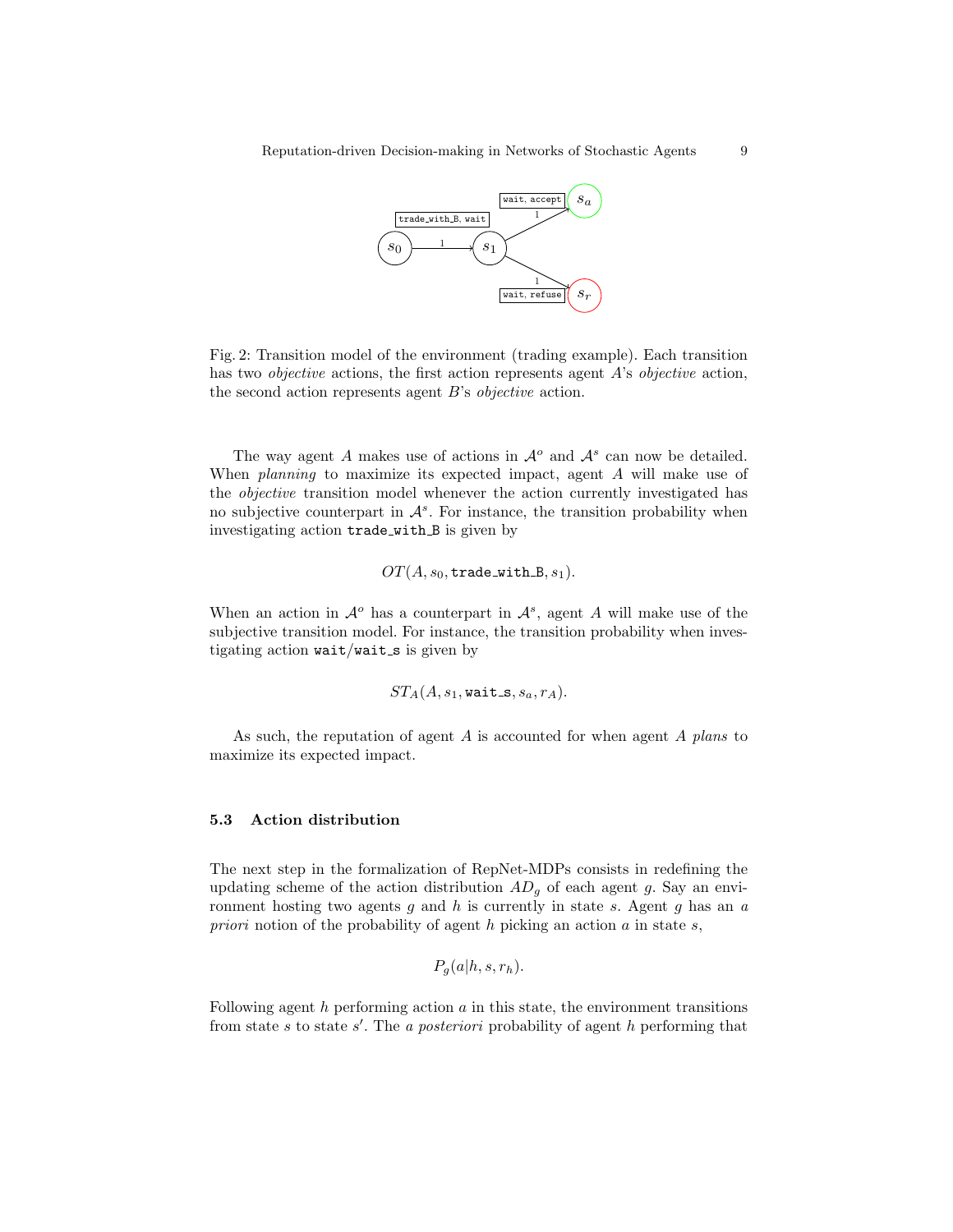same action  $a$  in state  $s$  in the future is now computed using Bayes' rule<sup>[6](#page-9-0)</sup>:

$$
P_g(a|h, s, r_h, s') = \frac{P_g(s'|h, s, r_h, a)P_g(a|h, s, r_h)}{P_g(s'|h, s, r_h)}
$$
  
= 
$$
\frac{P_g(s'|h, s, r_h, a)P_g(a|h, s)}{\sum_{a'} P_g(s'|h, s, r_h, a')P_g(a'|h, s)}
$$

.

The probabilities may now be replaced by the RepNet nomenclature:

$$
AD'_{g}(h,s)(a) = \frac{T_g(h,s,a,s',r_h)AD_g(h,s)(a)}{\sum_{a'} T_g(h,s,a',s',r_h)AD_g(h,s)(a')}.
$$

One can add smoothing smoothing to the present result in an effort to avoid undesirable side effects of using a deterministic transition model. Consider the trading scenario between agents A and B described in Section [5.2.](#page-7-0) The transitions of the environment are assumed to be deterministic, that is

$$
UT(B,s_1,\mathtt{accept},a)=1,\quad UT(B,s_1,\mathtt{refuse},r)=1.
$$

If agent  $B$  refuses the trade offer made by agent  $A$ , the environment transitions to state r and the action distribution is updated as follows:

$$
AD'_{A}(B, s_{1})(\text{accept}) = \frac{UT(B, s_{1}, \text{accept}, r)AD_{A}(B, s_{1})(\text{accept})}{\sum_{a'} UT(B, s_{1}, a', r)AD_{A}(B, s_{1})(a')}
$$

$$
= \frac{0 \cdot AD_{A}(B, s_{1})(\text{accept})}{\sum_{a'} UT(B, s_{1}, a', r)AD_{A}(B, s_{1})(a')}
$$

$$
= 0
$$

$$
AD'_{A}(B, s_{1})(\text{refuse}) = \frac{UT(B, s_{1}, \text{refuse}, r)AD_{A}(B, s_{1})(\text{refuse})}{\sum_{a'} UT(B, s_{1}, a', r)AD_{A}(B, s_{1})(a')}
$$

$$
= \frac{1 \cdot AD_{A}(B, s_{1})(\text{refuse})}{\sum_{a'} UT(B, s_{1}, a', r)AD_{A}(B, s_{1})(a')}
$$

$$
= 1
$$

As such, agent A is, in the wake of a single unsuccessful trade, now convinced that agent B will never accept any trade offer in the future. Moreover, it is now impossible for agent A to change its strategy in the future. In fact, the probability of B accepting a trade is 0, and regardless of what this value is multiplied by in the future, it will always remain 0.

This inconvenience is addressed by applying a smoothing technique called Laplace smoothing [\[9\]](#page-18-10). The smoothing technique prevents probabilities of 0 from

<span id="page-9-0"></span><sup>&</sup>lt;sup>6</sup> Bayes' theorem is defined mathematically as follows:  $P(A|B,C) = \frac{P(B|A,C)P(A|C)}{P(B|C)}$ , where A, B and C are events and  $P(B|C) \neq 0$ .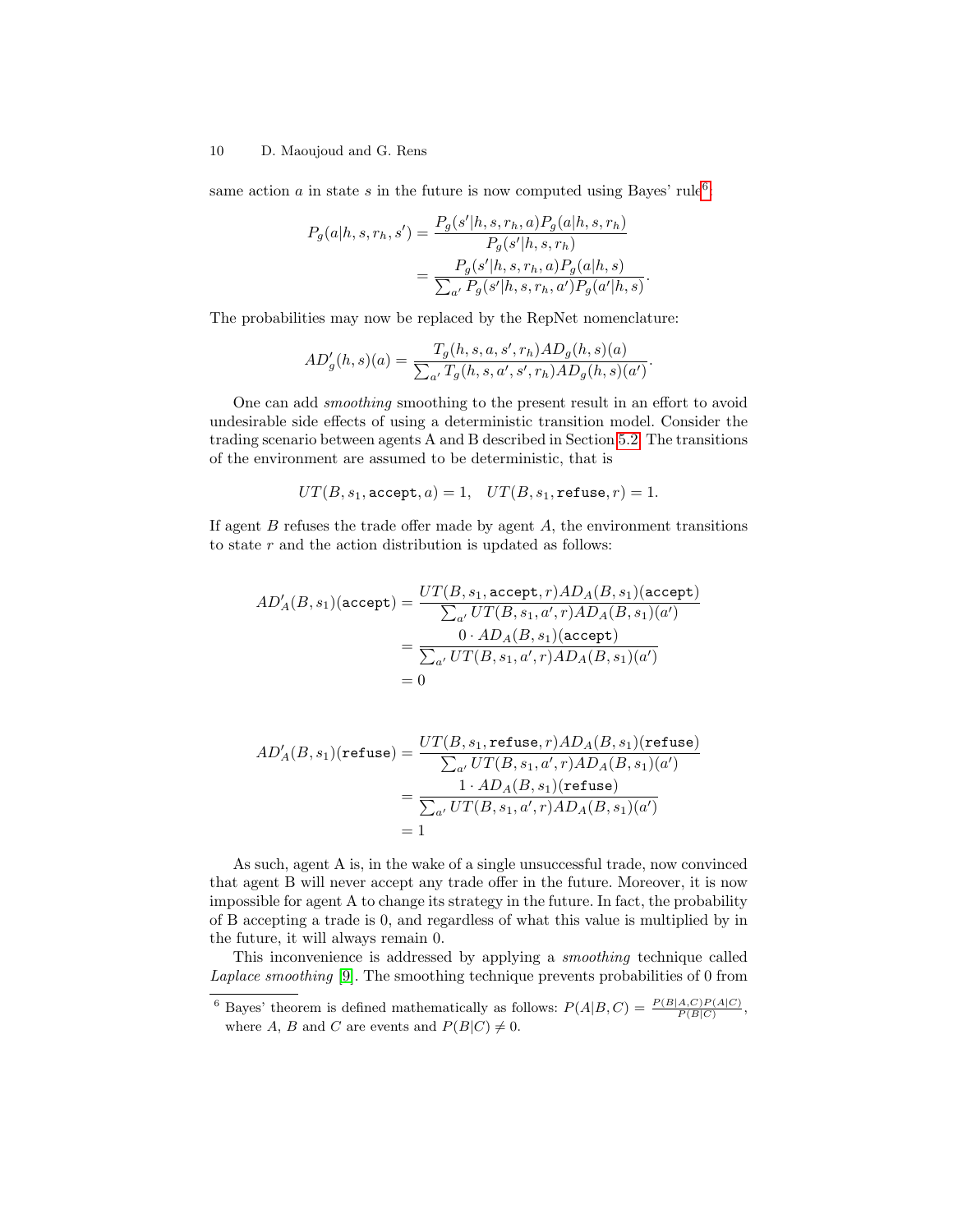ever occurring, and can be applied to the action distribution update function, resulting in the following definition for the action distribution estimation:

$$
AD'_g := ADE(g, s', AD_g, Img_g)
$$
  

$$
:= \left\{ (h, s, a, p) \middle| h \in \mathcal{G} \land s \in \mathcal{S} \land a \in \mathcal{A} \land r_h = REP_g(h, Img_g) \right\}
$$
  

$$
\land p = \frac{T_g(h, s, a, s', r_h) AD_g(h, s)(a) + \eta}{\sum_{a'} (T_g(h, s, a', s', r_h) AD_g(h, s)(a') + \eta)} \right\},
$$

where  $ADE$  is called the *action distribution estimation function*,  $s'$  is the state the environment transitions to, and  $\eta$  is the *Laplace smoothing parameter*.

Note that to simplify the notation, we combined the objective and subjective transition models into a single model  $T_g$ , called the *global transition model* and formally defined as

$$
T_g(h, s, a_h, s', r_h) := \begin{cases} ST_g(h, s, a_h, s', r_h) & \text{if } a_h \in \mathcal{A}^s \\ OT(h, s, a_h, s') & \text{if } a_h \in \mathcal{A}^o \end{cases}
$$
(1)

# <span id="page-10-0"></span>6 Planning in the RepNet framework

We now describe optimal behavior in the context of RepNet-MDPs, for finite horizon look-ahead. To simplify the notation, we can define a construct called epistemic state. The epistemic state  $\theta_q$  of agent g is formally defined as a tuple

<span id="page-10-1"></span>
$$
\theta_g := \langle s, AD_g, Img_g \rangle,
$$

where s is the current state of the environment,  $AD<sub>q</sub>$  is the current action distribution of agent g, and  $Img_g$  is the current image function of agent  $g, \theta_g \in \Theta_g$ , and  $\Theta_g$  is called the *epistemic state space*. This set contains every possible combination of physical states of the environment, action distributions, and image functions of agent g.

An agent should perform actions according to the *perceived immediate im*pact they have on the agent itself. The perceived immediate impact on agent g resulting from performing action a in state s is defined as

$$
PI_g(s, AD_g, a) := \frac{1}{|\mathcal{G}|} \left[ \mathcal{I}(g, g, s, a) + \sum_{h \in \mathcal{G} \setminus \{g\}} \sum_{a' \in \mathcal{A}} \mathcal{I}(g, h, s, a')AD_g(h, s)(a') \right],
$$

where  $AD<sub>g</sub>$  is the current action distribution of agent g. The first term describes the immediate self-impact as a consequence of agent g performing action  $a$ , while the second term describes the expected immediate impact that the network (i.e., the remaining agents) has on agent  $q$ .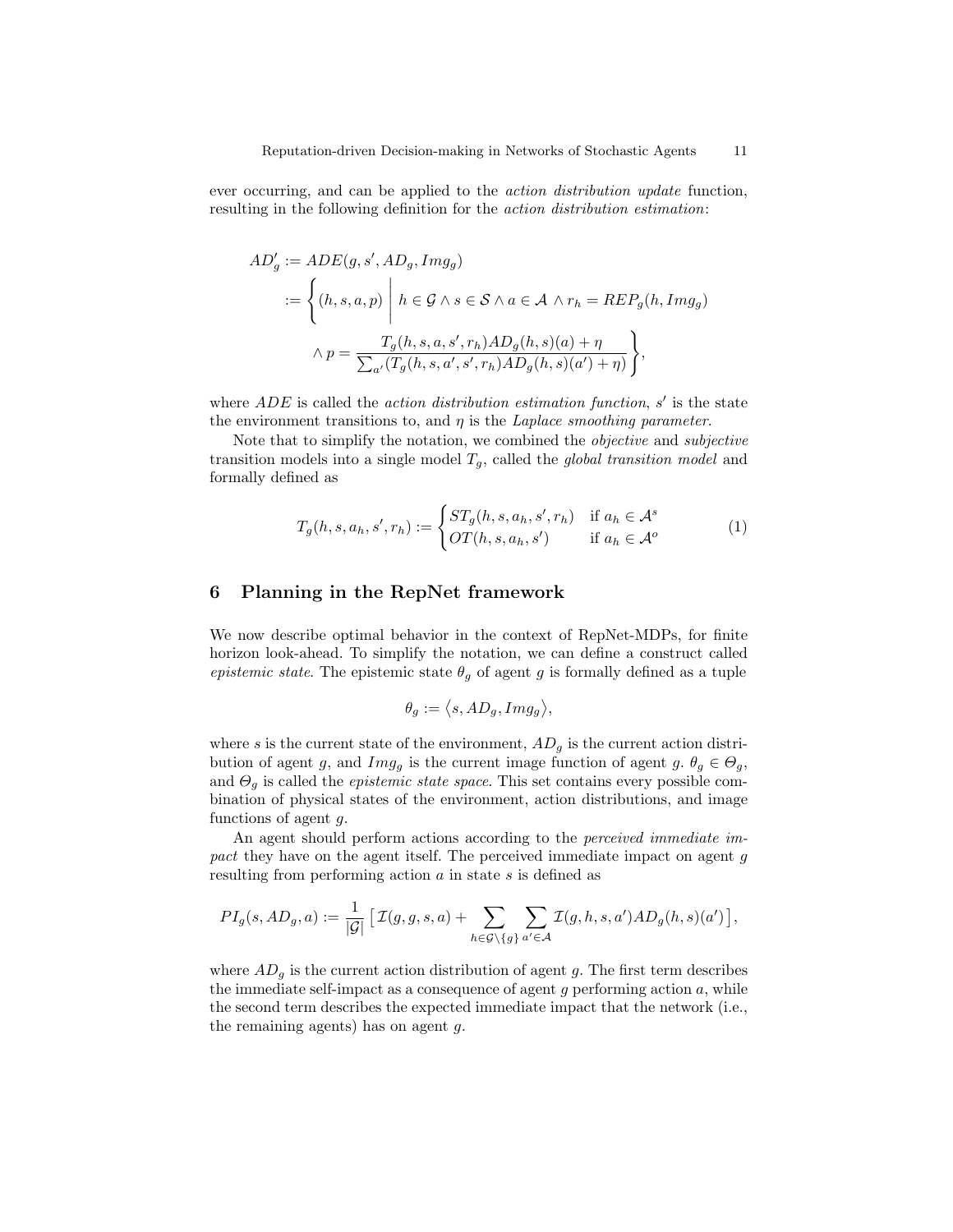Analogously to regular MDPs, a RepNet-MDP agent  $q$  strives to maximize its expected discounted perceived impact

<span id="page-11-0"></span>
$$
\mathbb{E}\big[\sum_{t=0}^k \gamma^t P I_{g,t}\big],
$$

where  $\gamma$  is the *discount factor* and  $PI_{g,t}$  is agent g's perceived immediate impact at time-step  $t$ . This is accomplished by computing the optimal value function  $V_g: \Theta_g \times \mathbb{N} \to \mathbb{R}$  (in a *finite-horizon* setting). It satisfies the *optimality equations*, which are defined as  $(\forall \theta_g \in \Theta_g)$ 

$$
\begin{cases}\nV_g(\theta_g, k) := \max_{a \in \mathcal{A}} \left\{ P I_g(s, AD_g, a) + \gamma \sum_{s' \in \mathcal{S}} T_g(g, s, a, s', r_g) V_g(\theta'_g, k - 1) \right\} \\
V_g(\theta_g, 1) := \max_{a \in \mathcal{A}} \left\{ P I_g(s, AD_g, a) \right\}\n\end{cases} \tag{2}
$$

where  $r_g = R E P_g(g, Im g_g), \theta_g = \langle s, AD_g, Im g_g \rangle$ , and  $\theta'_g = \langle s',ADE(g, s', AD_g, Img_g), IE(g, Img_g, \alpha, s, AD_g) \rangle.$ The optimal action for agent g, written  $\pi(\theta_a, k)$ , is defined as

$$
\pi(\theta_g, k) := \arg\max_{a \in \mathcal{A}} \Big\{PI_g(s, AD_g, a) + \gamma \sum_{s' \in S} T_g(g, s, a, s', r_g)V_g(\theta'_g, k-1) \Big\}.
$$

In this work, we implement (approximate) online planning [\[12\]](#page-18-11) instead of exact planning. The general principle of model-based online planning can be described as the interleaving of two phases, the planning phase, in which the (PO)MDP performs a look-ahead search of a given depth D, starting at the current environment state, the goal being to determine the most suitable action, and the execution phase, in which this action is applied to the environment [\[12\]](#page-18-11). The description of online planning applied to the RepNet-MDP framework follows hereafter.

Let  $g$  be an agent deployed in an environment that can be in two physical states  $s_0$  or  $s_1$ . The set of possible actions  $A$  comprises actions  $a_0$  and  $a_1$ , and the environment is currently in state  $s_0$ . Agent g has current action distribution  $AD_g^0$  and image function  $Img_g^0$ . The physical state of the environment, action distribution, and image function can be combined to form an epistemic state  $\theta_g^0 = \langle s_0, AD_g^0, Img_g^0 \rangle.$ 

The RepNet agent can construct a look-ahead tree of depth D starting at the current *epistemic state*. Fig. [3](#page-12-1) depicts a search space of depth  $D = 1$ . Every action in  $A$  first leads to the formation of a new branch, at the end of which is an AND-node (or action node) with the corresponding action. From each ANDnode, every physical state is a potential future state and requires the formation of a new branch at the end of which is an OR-node (or epistemic state node) that contains the corresponding epistemic state. Consider the epistemic state in the lower-left corner of Fig. [3,](#page-12-1) i.e.  $\langle s_0, AD_g^1, Img_g^1 \rangle$ .  $AD_g^1$  and  $Img_g^1$  are obtained by updating the previous action distribution  $A\check{D}_{g}^{0}$  and the previous image function  $Im g_g^0$ , using the new physical state  $s_0$ .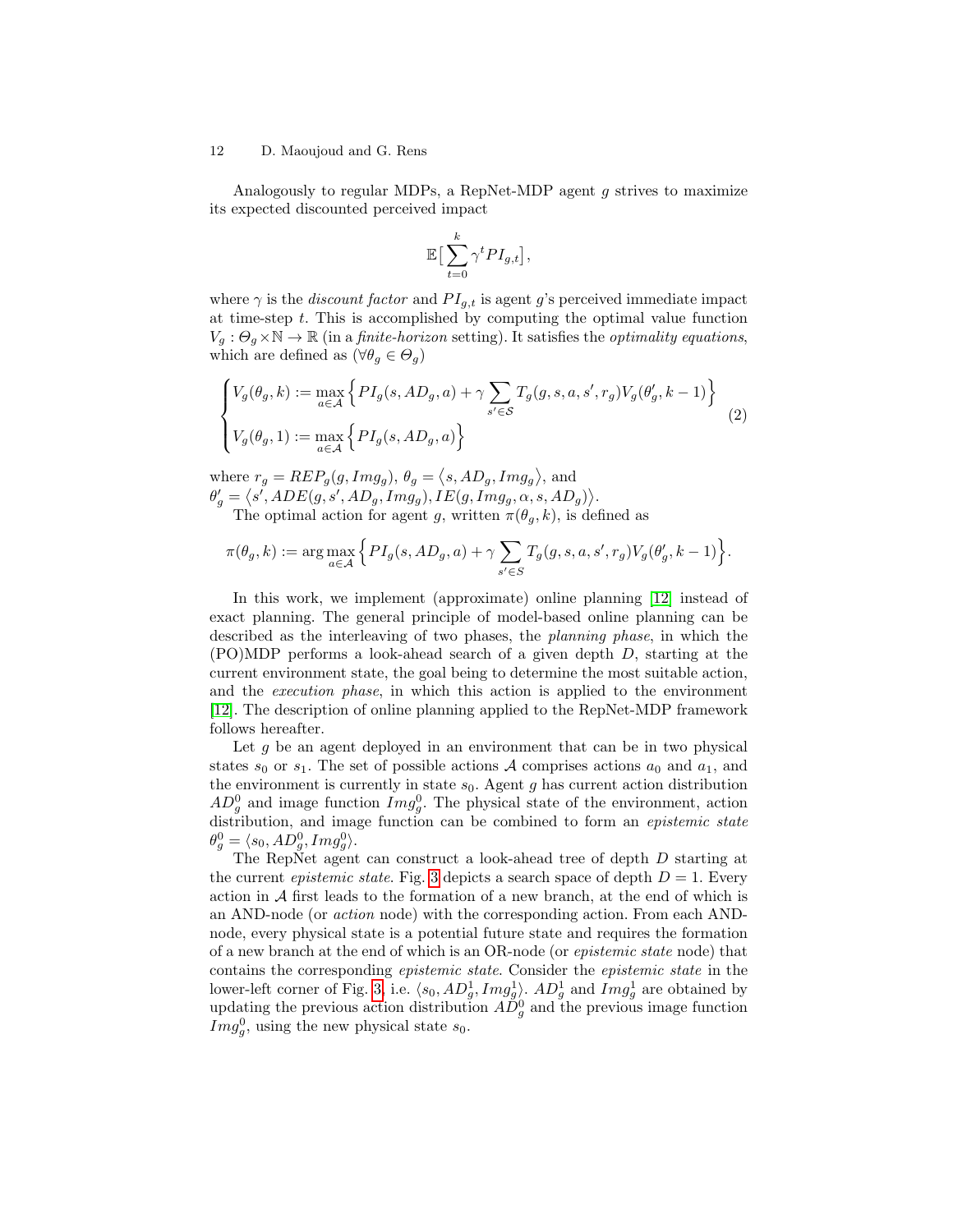<span id="page-12-1"></span>

Fig. 3: Look-ahead search space, depth  $D = 1$  (RepNet-MDP)

After constructing the search space, an estimation of the value function needs to be back-propagated from the leaves to the root of the tree. A heuristic estimate of the true value function

$$
h:\varTheta_g\to\mathbb{R}
$$

can be computed at the leaves by taking the base case of the Bellman equations for RepNet-MDPs:

$$
h(\theta_g) = \max_{a \in \mathcal{A}} \Big\{PI_g(s, AD_g, a)\Big\}.
$$

The epistemic state-action values are then computed at the action nodes as follows:

$$
q(\theta_g, a) = PI_g(s, AD_g, a) + \gamma \sum_{s' \in S} T_g(g, s, a, s', r_g) h(\theta'_g).
$$

Non-leaf state nodes use the maximum of the epistemic state-action values of their children as their estimate of the value function, i.e.

$$
h(\theta_g) = \max_{a \in \mathcal{A}} \left\{ q(\theta_g, a) \right\}.
$$

# <span id="page-12-0"></span>7 Experiments

The goal of the experiments is to showcase the strengths and shortcomings of the framework. To this end, the experimental setup consists of 2 trading scenarios, for which several experiments are conducted. All experiments were conducted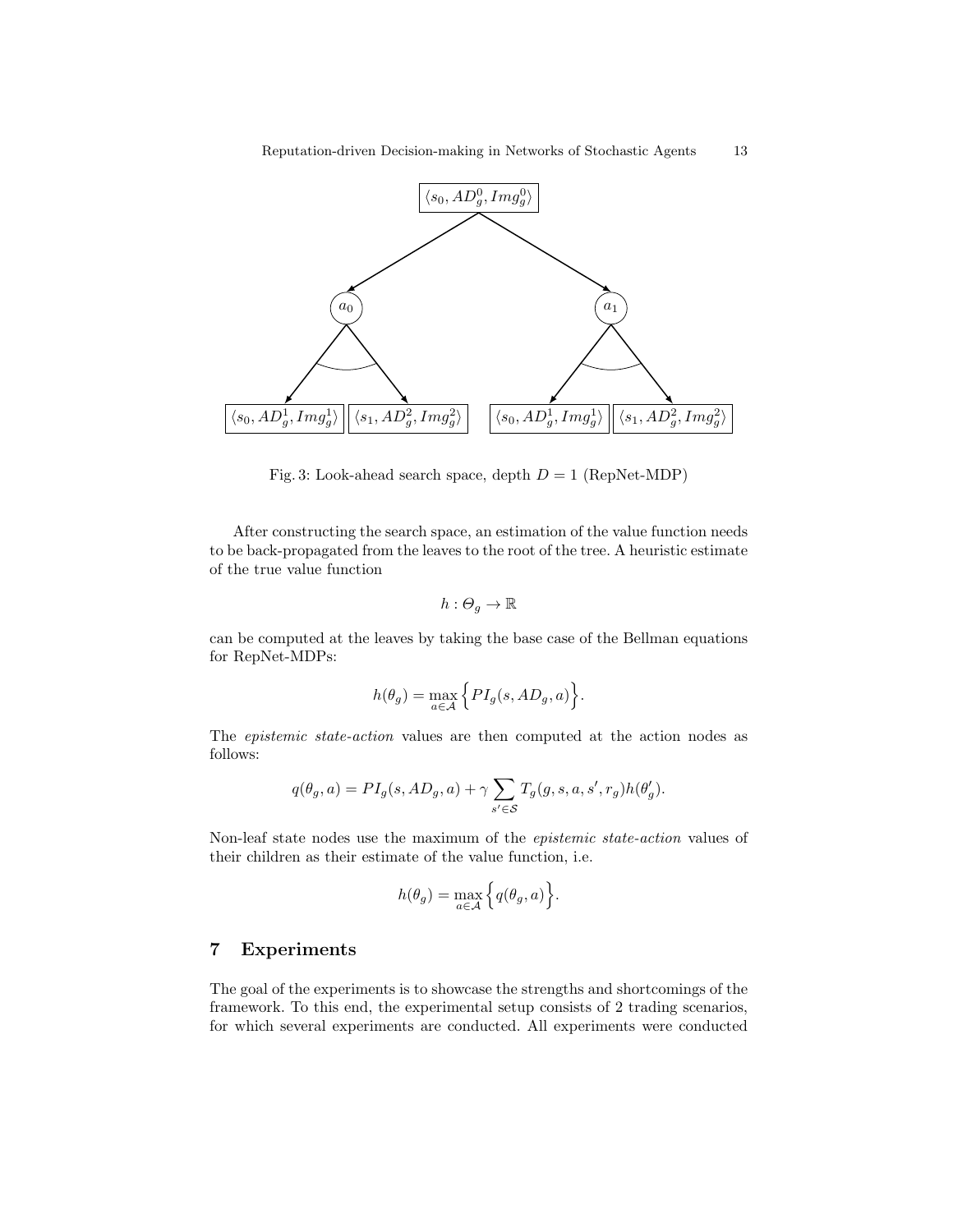with look-ahead depth  $D = 3$ , Laplace smoothing parameter  $\eta = 0.1$ , and discount factor  $\gamma = 0.7$ . Note that these experiments serve as a proof of concept for the RepNet framework and, as such, are not designed to reflect the framework's applicability to problems of realistic scale.

#### <span id="page-13-1"></span>7.1 Experiment 1: Trading between two agents

Let  $A$  and  $B$  be two agents. Agent  $A$  plays the role of the buyer, agent  $B$  the role of the seller. Agent  $A$  can engage in a trade with agent  $B$ , and  $B$  can accept or refuse the trade offer. Furthermore, agent A can, prior to making a trade offer, do a good deed in an effort to improve its image in the eyes of agent B.

In this series of experiments, Agent A is managed by the RepNet algorithm. Agent  $B$  is run by a simple algorithm that accepts or rejects trade offers made by agent  $A$  according to a set schedule. In particular, agent  $B$  is asked to reject trade offers for the 20 first time-steps, accept them for the 60 subsequent time-steps, and finally reject them for the last 20 time-steps.

Two series of experiments are conducted, the first one without making use of subjective actions, the second one by modeling the action of agent A awaiting agent  $B$ 's response to a trade offer as a subjective action, meaning the outcome of agent A's planning will be influenced by its reputation. A well-designed subjective transition model, schematized in Fig. [4,](#page-13-0) that realistically reflects how the reputation of agent A may influence the willingness of agent  $B$  to accept  $A$ 's trade offers is put to the test. The variables tracked are the action distribution, image, and by extension the reputation of both agents in the eyes of agent  $A$ , and frequency at which agent A makes trade offers.

<span id="page-13-0"></span>

Fig. 4: Perceived probability of agent  $B$  accepting and refusing the trade offers, as a function of the self-reputation of agent A.

Fig. [5](#page-14-0) shows the evolution of agent A's action distribution for target agent B. Fig. [6](#page-14-1) shows the evolution of agent A's self-reputation during the experiment involving the subjective transition model. Note that  $A$ 's self-reputation, and more generally A's image function, have no bearing on its decision-making if no subjective actions are used (see Equations [1](#page-10-1) and [2,](#page-11-0)  $T<sub>g</sub>$  makes use of the notion of reputation only for subjective actions). Finally, Fig. [7](#page-15-0) shows the evolution of the frequency at which A makes trade offers.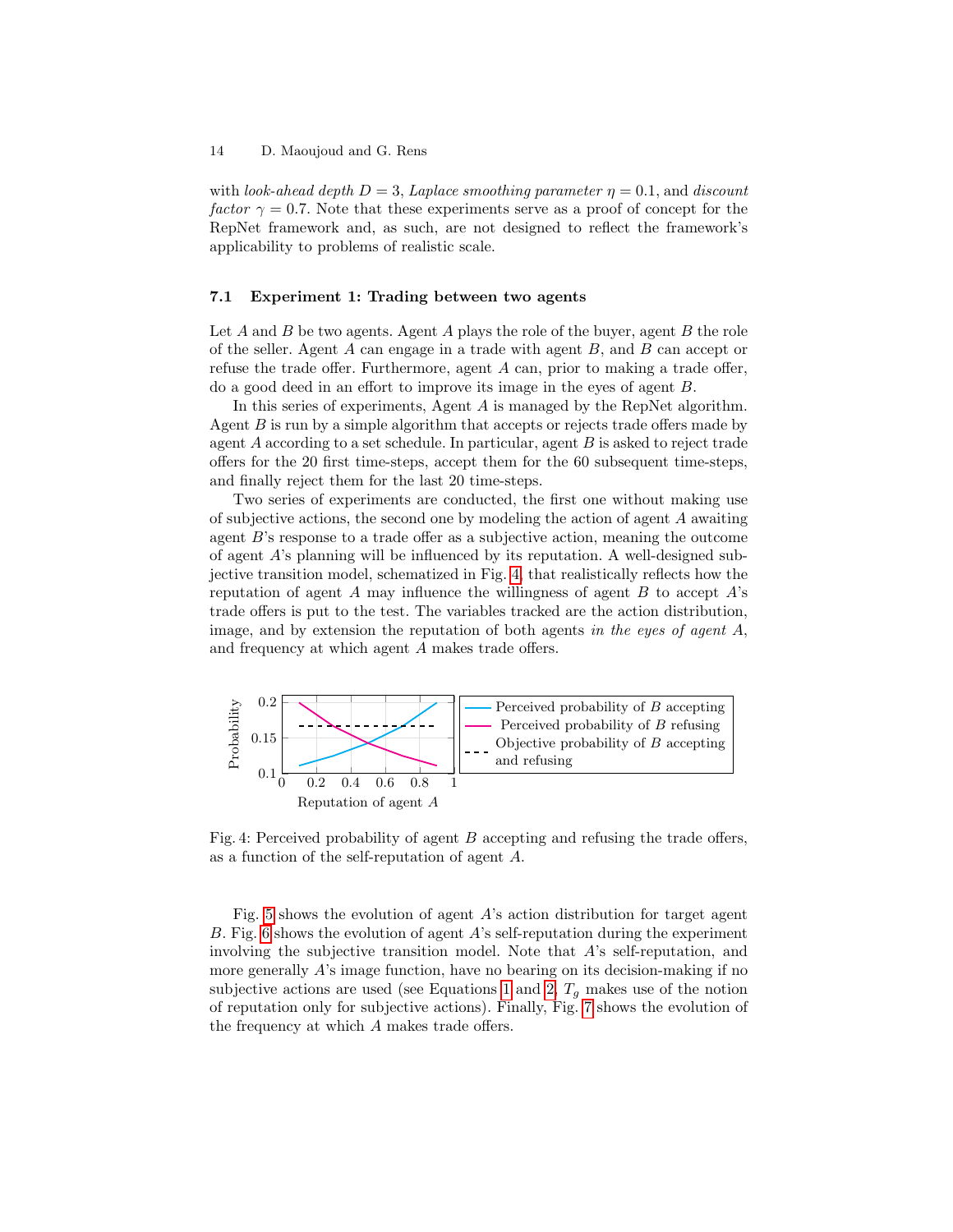In the first 20 time-steps, B refuses each trade offer. Regardless of the series of experiments, agent A is able to pick up on this via the action distribution. As a consequence, it quickly reduces the frequency at which it attempts to trade with  $B$ . In the 60 following time-steps,  $B$  is asked to change its behavior and accept each trade offer. Hesitant at first, A gradually increases the frequency at which it attempts to trade with  $B$ . Agent  $A$  is able to pick up on  $B$  reverting back to its old behavior during the final 20 steps.

Additionally making use of a well-designed subjective transition model noticeably improves the RepNet agent's performance. While the trajectories showcase the same key elements, the pace at which agent A is able to adapt improves greatly. The subjective transition model was designed such that agent A believes that its reputation must be good for  $B$  to be willing to trade with  $A$  (Fig. [4\)](#page-13-0). As such, during the first 20 time-steps, A's relatively poor-in-comparison self-reputation has an immediate negative effect on the *value* it associates with the trade with B action during the look-ahead search. It quickly becomes more *valuable* to stop trading with  $B$ . Similarly,  $A$ 's reputation needs to be high for it to start trading with  $B$  again, explaining the slow increase of the frequency of trade offers at the start of the second phase.

<span id="page-14-0"></span>

Fig. 5: Probability of B accepting A's trade offers, according to  $A$ 

<span id="page-14-1"></span>

Fig. 6: Reputation of agent A, according to itself.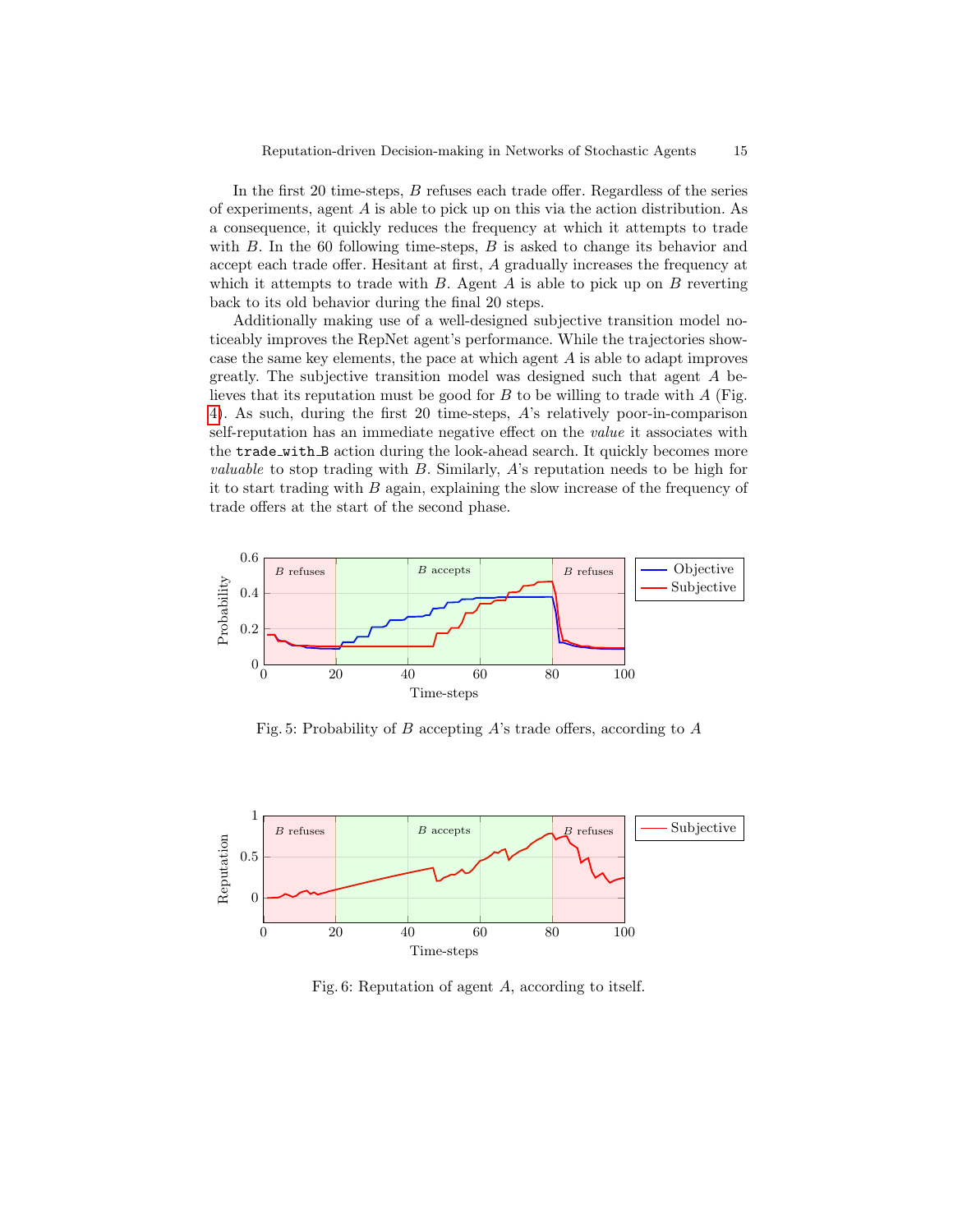<span id="page-15-0"></span>

Fig. 7: Frequency of the trade offers made by A, measured in 5 time-step intervals

#### 7.2 Experiment 2: Trading between three agents

Let  $A$ ,  $B$ , and  $C$  be three agents. Each agent simultaneously plays the role of buyer and seller, and can thus engage in a trade with any other agent. Each agent can accept or refuse any trade offer made by any remaining agent.

The present scenario is used to verify the ability of a RepNet agent, say agent A, to manage its trades with the two remaining agents  $B$  and  $C$ , based not only on their behavior towards the agent of interest but also their behavior with each other.

In the first part, agent B is asked to refuse each trade offer made by agent A, while agent  $C$  is expected to accept each trade offer coming from  $A$ . This portion of the experiments assesses the ability of the RepNet agent (agent  $A$ ) to accurately determine which agent it is more likely to successfully engage in trades with. In the second part, the roles are switched, and agent  $B$  accepts the trade offers, while agent  $C$  refuses them. This portion assesses the ability of the agent of interest to unlearn what it has learned and adapt its behavior accordingly. In the third and final part, the RepNet agent is asked to not trade with either B or  $C$ , that is, to only make use of the wait action. Said differently, the optimal action according to its planning, while tracked throughout the experiment, is not performed on the environment. All the while, agents B and C are asked to engage in trades with each other. Agent  $B$  is asked to reject all trade offers, while agent  $C$  is asked to accept all trade offers. The variables tracked are the action distribution and reputation of  $B$  and  $C$  in the eyes of agent  $A$ , as well as the evolution of whom agent A would rather trade with. This portion of the experiment aims at testing the ability of the RepNet agent to draw conclusions on how it should act based on interactions it is not directly affected by.

Fig. [8](#page-16-0) shows the evolution of the reputations of agents  $B$  and  $C$ . Fig. [9](#page-17-0) displays the evolution of the probabilities of agents  $B$  and  $C$  accepting trade offers from agent A. Finally, Fig. [10](#page-17-1) shows the evolution of whom agent A would rather trade with.

Agent  $B$  is told to refuse, and agent  $C$  to accept, each trade offer during the first 33 time-steps. In accordance with the results obtained in Section [7.1,](#page-13-1) agent A is able to pick up on the other agents' behavioral habits it is affected by. As a result, the reputation of  $B$  and its probability of accepting trade offers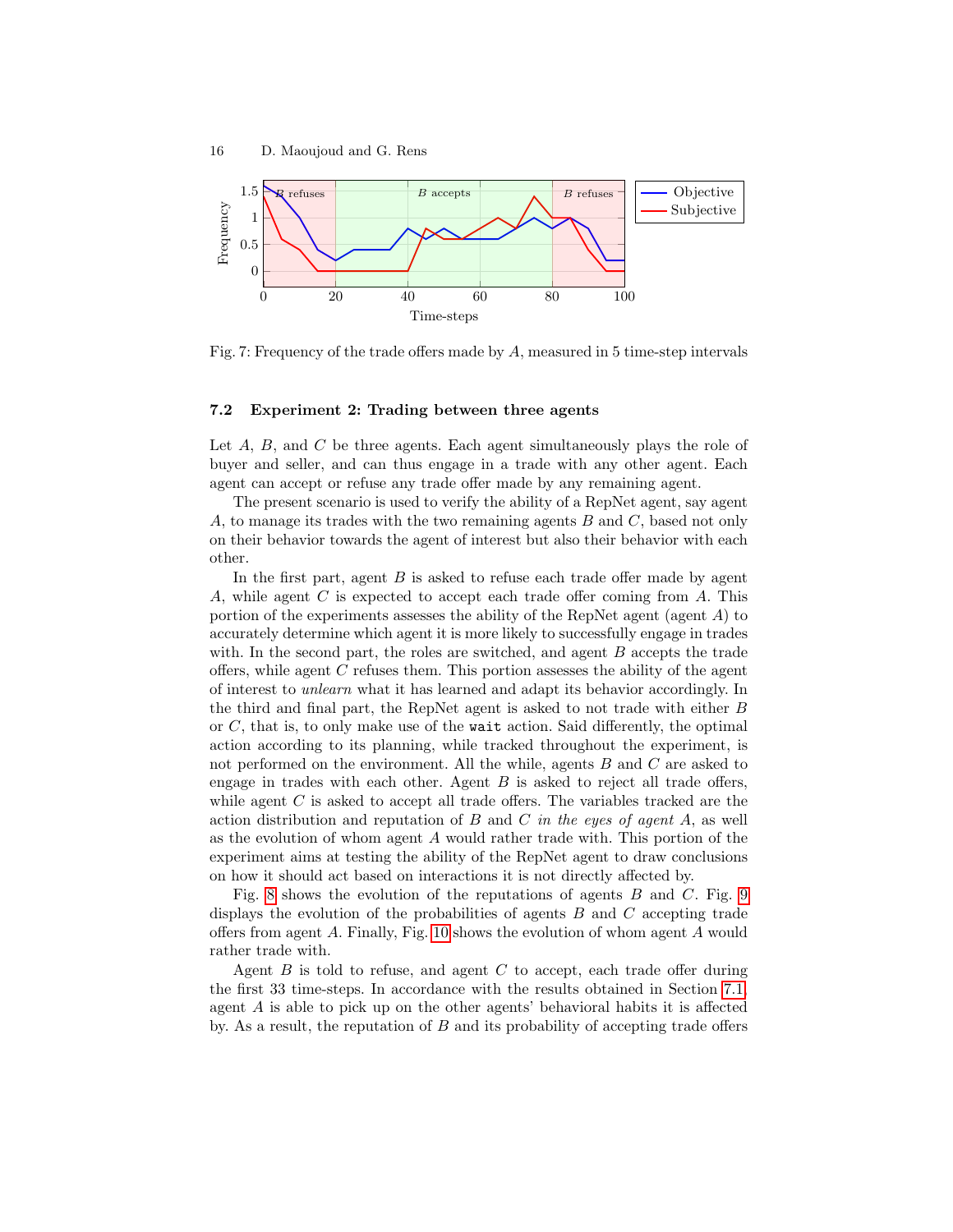decrease. Similarly, the reputation of C and its probability of accepting trade offers increase. All the while, agent A chooses to conduct the majority of its trades with C. The following 33 time-steps reverse B's and C's roles. Similarly, agent A is able to adapt its behavior accordingly and ends up trading mostly with B. The reputation of B has increased, while the reputation of C has decreased.

During the last 33 time-steps, agents  $B$  and  $C$  are tasked with trading with one another while A plays the role of observer, that is, only makes use of the wait action.  $B$  is asked to refuse all trade offers, while  $C$  is asked to accept all trade offers. Interestingly, Fig. [10](#page-17-1) shows that, based on its planning, agent A would prefer to keep trading with  $B$ , even though the reputation of  $B$  decreases and the reputation of C increases in the eyes of A. Said differently, as long as  $B$ does not refuse A's offers directly, agent A will prefer to trade with B over C.

The explanation for this is twofold. Firstly, the subjective transition probability of a trade A might want to do with  $B$  is, in the eyes of  $A$ , conditioned only by A's own reputation. As such, B's falling or rising reputation has no bearing on  $A$ 's decision-making. Secondly, the probability of  $B$  accepting (or refusing) A's trade offer, according to A, can only be updated through the direct experience it has with B. As such, the action distribution does not change and can thus not influence A decision-making either.

The simplest way of alleviating this shortcoming is to extend the subjective transition model. Adding the reputation of the agent at the receiving end of the trade offer (e.g., agent  $B$ ) as a parameter to the subjective transition model would allow agent A to incorporate other agents' reputation in its decisionmaking process. As such, if the subjective transition probability of  $B$  accepting A's trade offer were given by

## $ST_A(A, \text{offer\_state}, \text{wait\_s}, \text{accept\_state}, r_A, r_B),$

where the newly introduced parameter  $r_B$  is B's reputation, agent A could make use of  $r_B$  to assist with its decision-making. This comes with the drawback of increasing the complexity of designing the subjective transition model.

<span id="page-16-0"></span>

Fig. 8: Reputation of agents  $B$  and  $C$ , according to  $A$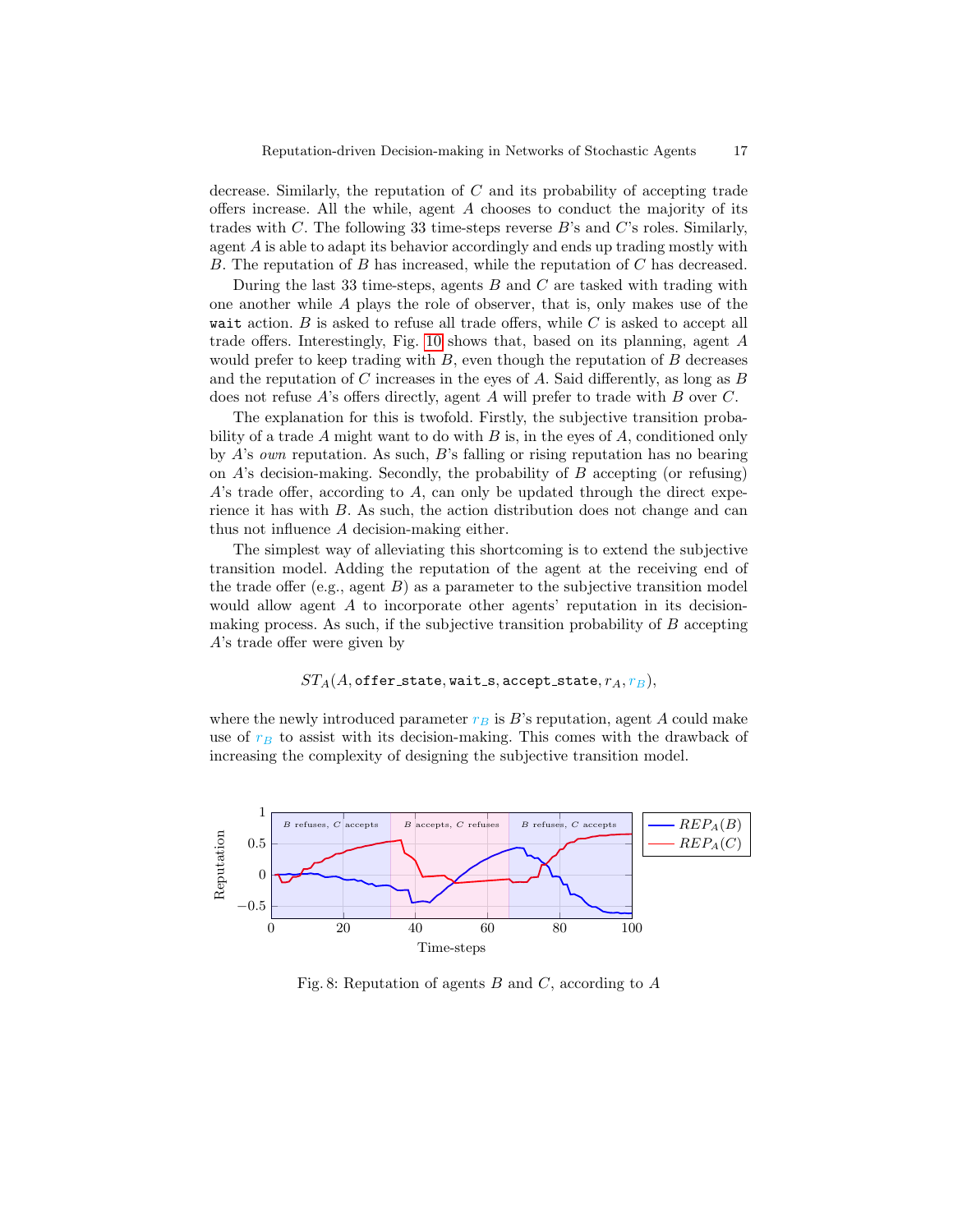<span id="page-17-0"></span>

<span id="page-17-1"></span>Fig. 9: Probability of agents  $B$  and  $C$  accepting trade offers from agent  $A$ , according to A



Fig. 10: Average action taken by agent A. Action  $a = 0$  corresponds to trading with agent B, action  $a = 1$  corresponds to trading with agent C.

## 8 Summary and future work

In this paper, we revised the multi-agent framework called RepNet introduced by Rens et al. [\[11\]](#page-18-0), addressed its mathematical inconsistencies and proposed a online learning algorithm for finding approximate solutions. The viability of the framework was then tested in a series of experiments.

The current definition of *objective* transitions could be extended to incorporate the reputation of agents other than the RepNet agent. The experimental results showed that the RepNet agent is incapable of adapting its behavior to situations that do not directly affect it. Including the reputation of the agent at the receiving end of a directed action in the directed transition model is likely to lead to better-informed decision-making.

We did not address partially observable environments. Many real-world problems do not benefit from full observability, bringing the updated RepNet framework back to a partially observable setting should be considered for future work.

The small-scale experiments conducted in Section [7](#page-12-0) served as a proof of concept for the RepNet framework. While applying the framework to problems of realistic size was beyond the scope of this paper, the absence of large-scale tests does raise questions as to the scalability of this approach. Real-world problems can easily become too complex for transition models to be designed by any one person without leveraging common state features [\[5\]](#page-18-12). A compact way to